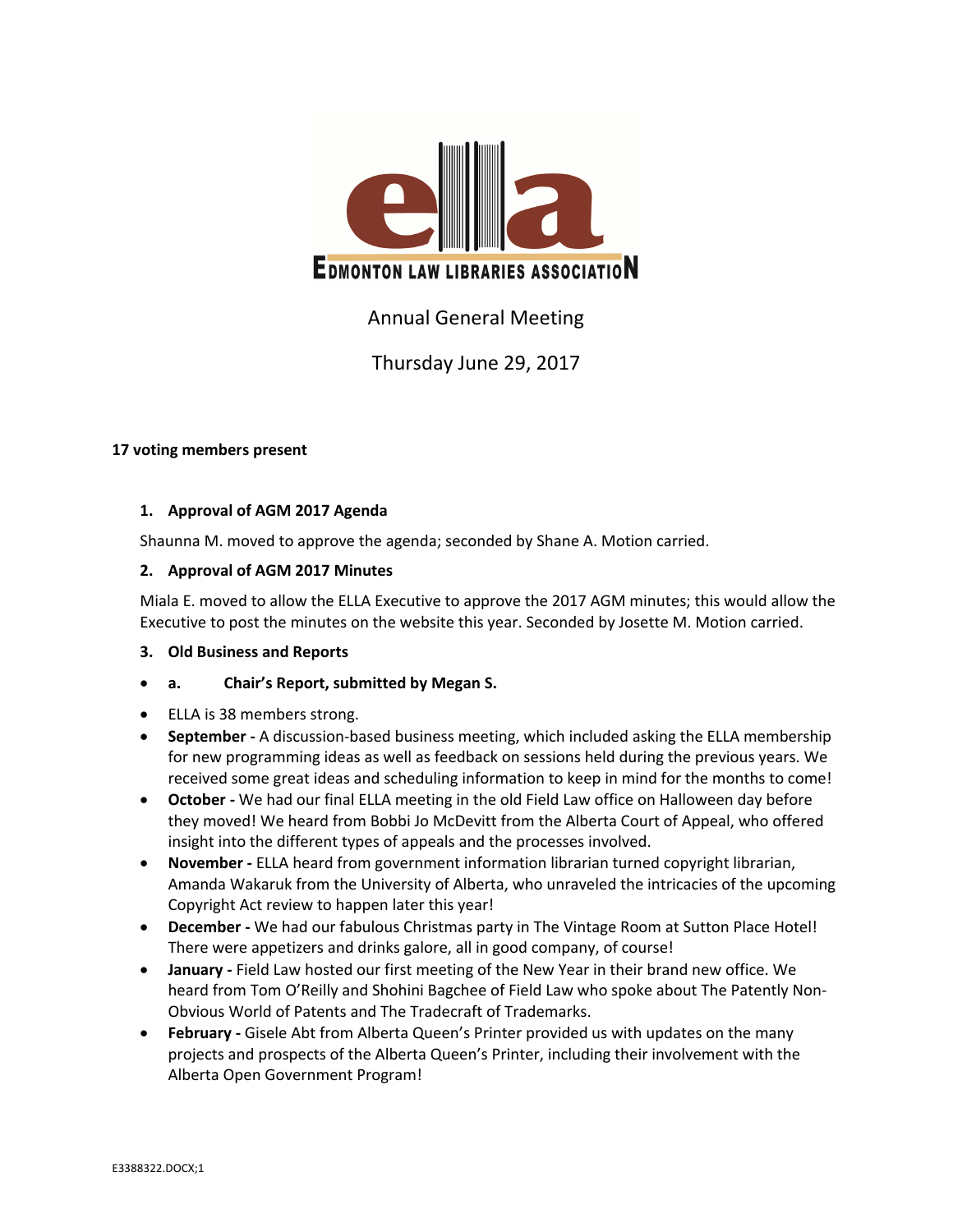- **March -** After consulting with the ELLA membership over the course of several months, we made the switch from Doteasy to a more cost-effective, and overall more effective web-hosting service with GoDaddy, with thanks to our Web Manager, Jennifer Schell! At the March meeting, we heard from Gary Weber and Kirk MacLeod on the Alberta Open Government program in terms of Open Information and Open Data!
- **April -** A newer member to ELLA, Angela Ashton spoke to the membership about her market research findings and how legal research complements where the legal practice is headed.
- **May -** We decided to take a break from programming for the month of May. The CALL/ACBD Annual Conference took place in Ottawa and the WILU Conference came to Edmonton!
- **June -** Today, we hold our AGM and Election. As I end my term as Chair of the Edmonton Law Libraries Association, I want to thank my excellent Executive – Jane, Ana, and Jennifer and the general ELLA membership for their support over the last 2 years. I am excited to see what ELLA holds in the future.

#### **b. Secretary-Treasurer's Report and Financial Statement, submitted by Jane S.**

- An Interim Statement of Income and Expenses for both the ELLA accounts was circulated, As of June  $20^{th}$ , 2017 we had \$261.38 more than the same time last year.
- Further expenses before the end of the fiscal year will be the cost of lunch for the AGM and bank maintenance fees from June to August. We are waiting to hear from the Web Master as to any outstanding fees for the website.
- The Annual Return was mailed March 29<sup>th</sup>. The Proof of Filing has not yet been received; however we did not receive that notice for last year's return until June 6th, 2016.
- Stacey B. is unable to act as our Auditor for the 2016-2017 fiscal year. A request for a volunteer was put out at the meeting and Sandi M. volunteered to do it.

#### **c. Web Manager's Report**

Jennifer S. was unable to attend the meeting.

# **d. HeadStart Committee Chair's Report, submitted by Megan S.**

- $\bullet$  We held our 15<sup>th</sup> Annual HeadStart workshop for articling students. This year, I chaired the committee, assisted by Shaunna M., Jane S., Ana S., Josette M., and Gina L. A special thank you to Rick L., Carrie J., and Julie R. for lending a hand to making it a  $15<sup>th</sup>$  success!
- There were 36 registered for HeadStart this year. Presenters included an opening keynote by the always splendid Justice Côté, and sessions by Benga Shoyele, Shaunna Mireau, Angela Ashton, Robyn Mitchell, and Meris James.
- Based on the feedback from last year's running of HeadStart, we held the workshop over a day and a half at Edmonton City Hall and the Law Courts. Attendees were mostly articling students with a few library students and librarians in the room. Overall reception of the event was positive and the students indicated that they learned something from attending.

#### **4. New Business**

# **a. Programming 2016-17 Feedback**

We heard the following comments:

- Shane A. found the Open Data session to be a positive experience
- Doris W., a new member, found ELLA to be supportive and welcoming